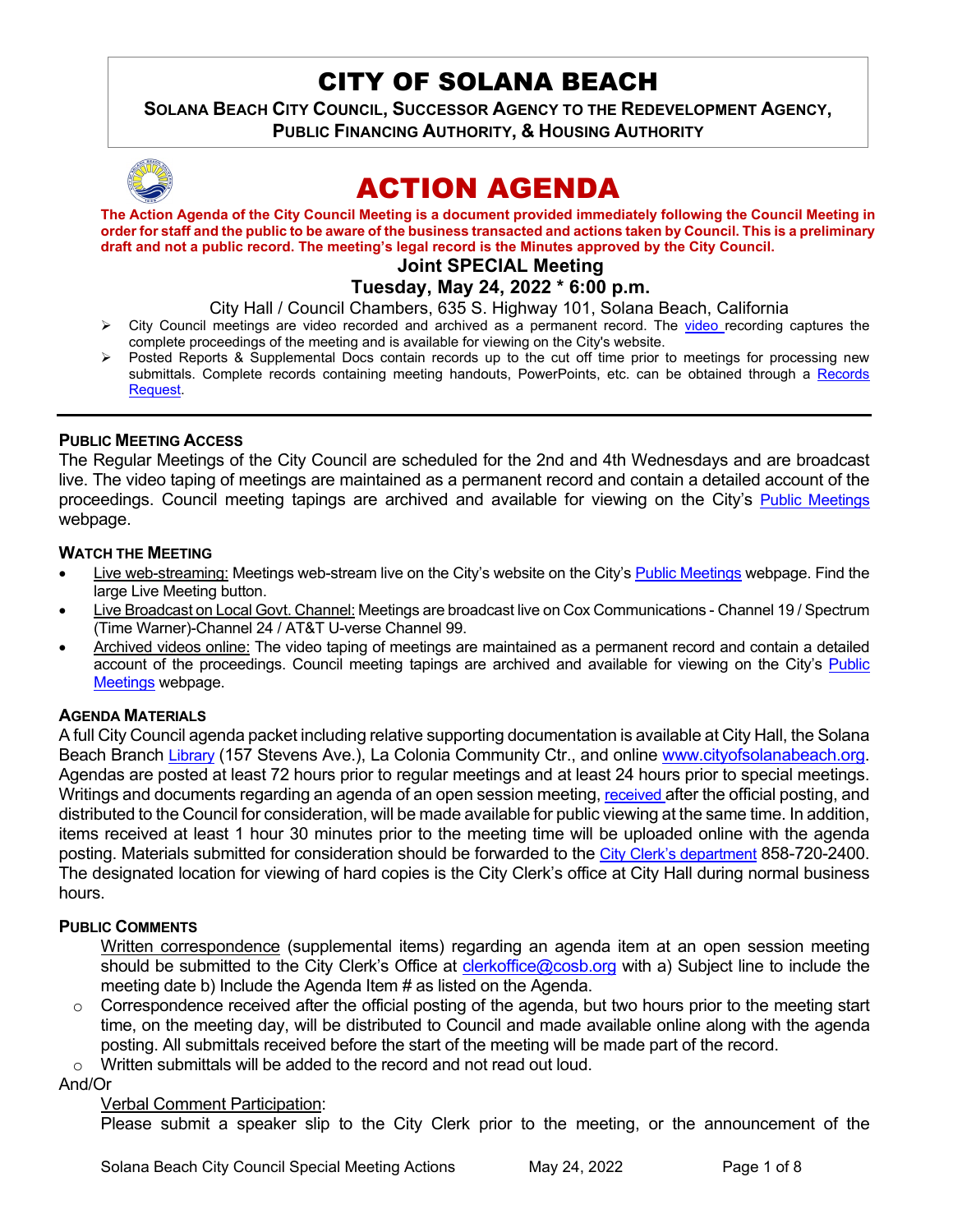Section/Item, to provide public comment. Allotted times for speaking are outlined on the speaker's slip for each agenda section: Oral Communications, Consent, Public Hearings and Staff Reports.

Public speakers have 3 minutes each to speak on each topic. Time may be donated by another individual who is present at the meeting to allow an individual up to 6 minutes to speak. Group: Time may be donated by two individuals who are present at the meeting allowing an individual up to 10 minutes to speak. Group Hearings: For public hearings only, time may be donated by two individuals who are present at the meeting allowing an individual up to 15 minutes to speak.

#### **SPECIAL ASSISTANCE NEEDED**

In compliance with the Americans with Disabilities Act of 1990, persons with a disability may request an agenda in appropriate alternative formats as required by Section 202. Any person with a disability who requires a modification or accommodation in order to participate in a meeting should direct such request to the [City Clerk's](mailto:clerkadmin@cosb.org?subject=City%20Clerk%20Notice%20of%20Special%20Services%20Needed)  [office](mailto:clerkadmin@cosb.org?subject=City%20Clerk%20Notice%20of%20Special%20Services%20Needed) (858) 720-2400 at least 72 hours prior to the meeting.

> As a courtesy to all meeting attendees, please set cellular phones and pagers to silent mode and engage in conversations outside the Council Chambers.

| <b>CITY COUNCILMEMBERS</b>         |                |                              |
|------------------------------------|----------------|------------------------------|
| Lesa Heebner, Mayor                |                |                              |
| <b>Kelly Harless, Deputy Mayor</b> |                | David A. Zito, Councilmember |
| Jewel Edson, Councilmember         |                | Kristi Becker, Councilmember |
| Gregory Wade                       | Johanna Canlas | Angela Ivey                  |
| <b>City Manager</b>                | City Attorney  | <b>City Clerk</b>            |

#### SPEAKERS:

Please submit your speaker slip to the City Clerk prior to the meeting or the announcement of the Item. Allotted times for speaking are outlined on the speaker's slip for Oral Communications, Consent, Public Hearings and Staff Reports.

## READING OF ORDINANCES AND RESOLUTIONS:

Pursuant to [Solana Beach Municipal Code](mailto:https://www.codepublishing.com/CA/SolanaBeach/) Section 2.04.460, at the time of introduction or adoption of an ordinance or adoption of a resolution, the same shall not be read in full unless after the reading of the title, further reading is requested by a member of the Council. If any Councilmember so requests, the ordinance or resolution shall be read in full. In the absence of such a request, this section shall constitute a waiver by the council of such reading.

# **CALL TO ORDER AND ROLL CALL:**

## **CLOSED SESSION REPORT:**

## **FLAG SALUTE:**

## **APPROVAL OF AGENDA: COUNCIL ACTION: Approved 5/0**

## **PROCLAMATIONS/CERTIFICATES:** *Ceremonial*

Public Works Month

**PRESENTATIONS:** Ceremonial items that do not contain in-depth discussion and no action/direction.

Regional Decarbonization Framework (RDF)

San Diego County Fair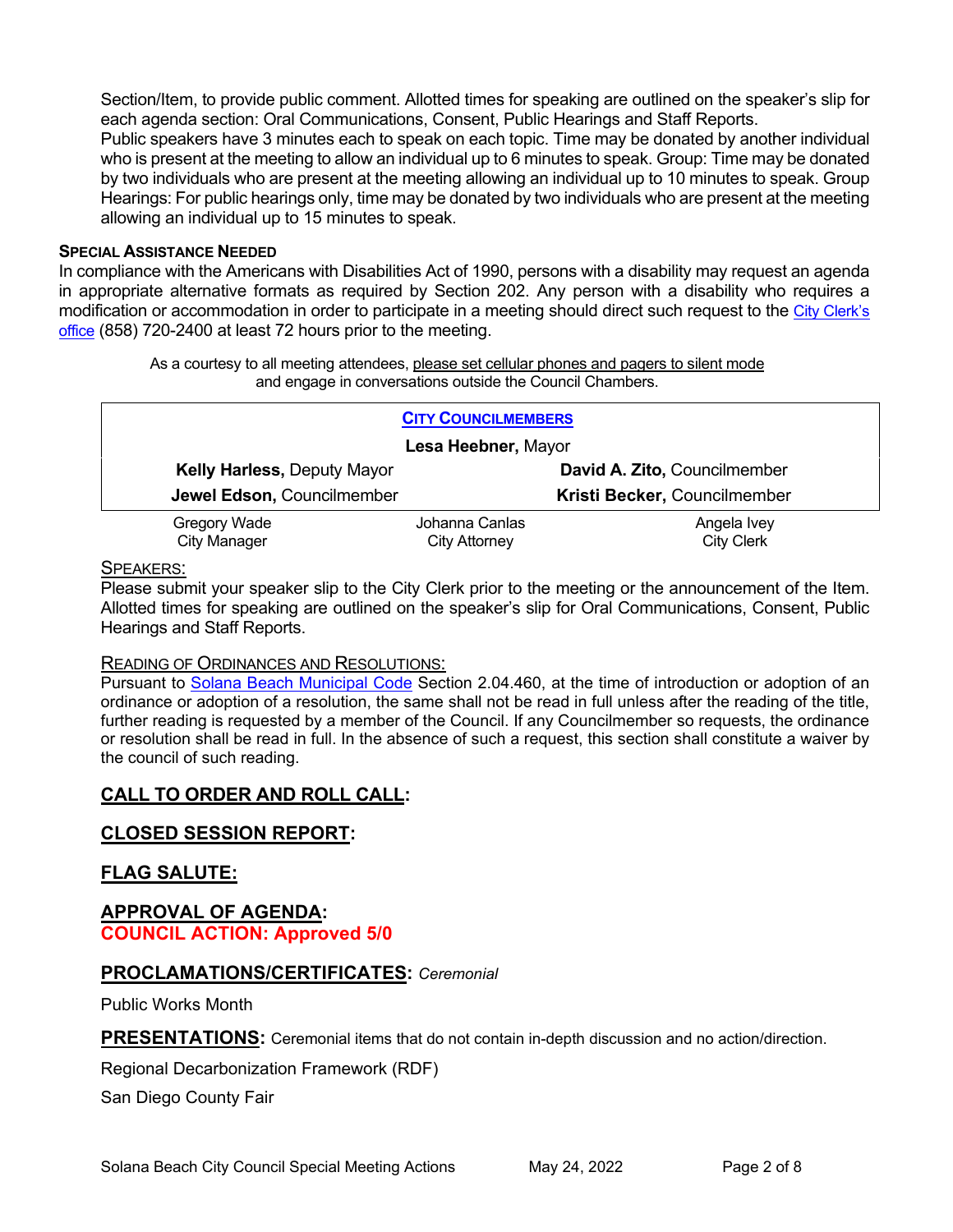# **ORAL COMMUNICATIONS:**

Comments relating to items on this evening's agenda are taken at the time the items are heard. This portion of the agenda provides an opportunity for members of the public to address the City Council on items relating to City business and not appearing on today's agenda by submitting a speaker slip (located on the back table) to the City Clerk. Pursuant to the Brown Act, no action shall be taken by the City Council on public comment items. Council may refer items to the City Manager for placement on a future agenda. The maximum time allotted for each presentation is THREE MINUTES. No donations of time are permitted (SBMC 2.04.190). Please be aware of the timer light on the Council Dais.

## **COUNCIL COMMUNITY ANNOUNCEMENTS / COMMENTARY:**

*An opportunity for City Council to make brief announcements or report on their activities. These items are not agendized for official City business with no action or substantive discussion.* 

# **A. CONSENT CALENDAR:** (Action Items) (A.1. - A.8.)

Items listed on the Consent Calendar are to be acted in a single action of the City Council unless pulled for discussion. Any member of the public may address the City Council on an item of concern by submitting to the City Clerk a speaker slip (located on the back table) before the Consent Calendar is addressed. Those items removed from the Consent Calendar by a member of the Council will be trailed to the end of the agenda, while Consent Calendar items removed by the public will be heard immediately after approval of the Consent Calendar to hear the public speaker.

*All speakers should refer to the public comment section at the beginning of the agenda for details.* Please be aware of the timer light on the Council Dais.

## **A.1. Register Of Demands.** (File 0300-30)

Recommendation: That the City Council

1. Ratify the list of demands for April 30, 2022 – May 13, 2022.

## [Item A.1. Report \(click here\)](https://solanabeach.govoffice3.com/vertical/Sites/%7B840804C2-F869-4904-9AE3-720581350CE7%7D/uploads/A.1._Report_-_5-24-22_-_O.pdf)

**Posted Reports & Supplemental Docs contain records up to the cut off time, prior to the start of the meeting, for processing new submittals.** *The final official record containing handouts, PowerPoints, etc. can be obtained through a Records Request to the City Clerk's Office.* **COUNCIL ACTION: Approved 5/0**

## **A.2. General Fund Adopted Budget for Fiscal Year 2021/2022 Changes.** (File 0330-30)

Recommendation: That the City Council

1. Receive the report listing changes made to the Fiscal Year 2021-2022 General Fund Adopted Budget.

[Item A.2. Report \(click here\)](https://solanabeach.govoffice3.com/vertical/Sites/%7B840804C2-F869-4904-9AE3-720581350CE7%7D/uploads/A.2._Report_-_5-24-22_-_O.pdf) 

**Posted Reports & Supplemental Docs contain records up to the cut off time, prior to the start of the meeting, for processing new submittals.** *The final official record containing handouts, PowerPoints, etc. can be obtained through a Records Request to the City Clerk's Office.* **COUNCIL ACTION: Approved 5/0**

## **A.3. Citywide Tree Maintenance Services.** (File 0820-25)

Recommendation: That the City Council

## 1. Adopt **Resolution 2022-050**:

a. Authorizing the City Manager to increase the Professional Services Agreement with West Coast Arborists, in the amount of \$25,000, for preventative treatment of South American Palm Weevil and pink rot.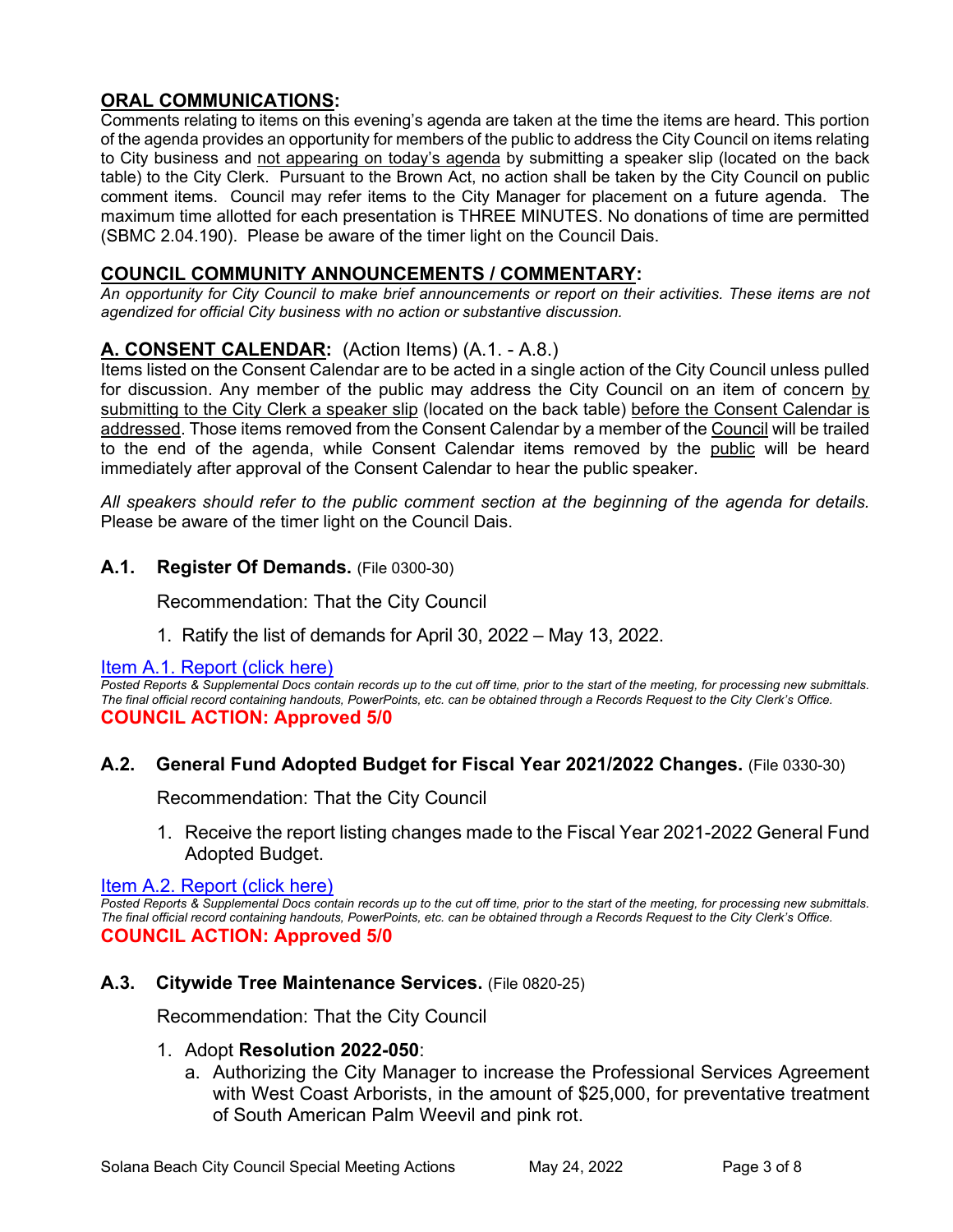b. Authorizing the City Manager to execute Amendment No. 2 to the Professional Services Agreement with West Coast Arborists extending the agreement for one year and increasing the agreement amount by \$25,000, to a total not to exceed amount of \$50,000, for on-call, as-needed City-wide tree maintenance services.

## [Item A.3. Report \(click here\)](https://solanabeach.govoffice3.com/vertical/Sites/%7B840804C2-F869-4904-9AE3-720581350CE7%7D/uploads/A.3._Report_-_5-24-22_-_O.pdf)

*Posted Reports & Supplemental Docs contain records up to the cut off time, prior to the start of the meeting, for processing new submittals. The final official record containing handouts, PowerPoints, etc. can be obtained through a Records Request to the City Clerk's Office.*  **COUNCIL ACTION: Approved 5/0**

## **A.4. Fire Suppression Equipment Services.** (File 0260-40)

Recommendation: That the City Council

- 1. Adopt **Resolution 2022-047**:
	- a. Authorizing the City Manager to execute a Maintenance Services Agreement with Symons Fire Protection Service, Inc., at an amount not to exceed \$16,500, for maintenance and testing of fire suppression equipment services and asneeded repair services at various City facilities for Fiscal Year 2022/23.
	- b. Authorizing the City Manager to extend the agreement for up to four additional one-year terms, at the City's option, at an amount not to exceed the amount budgeted in each subsequent year.

[Item A.4. Report \(click here\)](https://solanabeach.govoffice3.com/vertical/Sites/%7B840804C2-F869-4904-9AE3-720581350CE7%7D/uploads/A.4._Report_-_5-24-22_-_O.pdf) 

*Posted Reports & Supplemental Docs contain records up to the cut off time, prior to the start of the meeting, for processing new submittals. The final official record containing handouts, PowerPoints, etc. can be obtained through a Records Request to the City Clerk's Office.* **COUNCIL ACTION: Approved 5/0**

**A.5. Municipal Improvement Districts Benefit (MID) Fees Fiscal Year (FY) 2022/23.** (File 0495-20)

Recommendation: That the City Council

- 1. Approve **Resolution 2022-043**, setting the Benefit Charges for MID No. 9C, Santa Fe Hills, at \$232.10 per unit for FY 2022/23.
- 2. Approve **Resolution 2022-044**, setting the Benefit Charges for MID No. 9E, Isla Verde, at \$68.74 per unit for FY 2022/23.
- 3. Approve **Resolution 2022-045**, setting the Benefit Charges for MID No. 9H, San Elijo Hills # 2, at \$289.58 per unit for FY 2022/23.
- 4. Approve **Resolution 2022-046**, setting the Benefit Charges for MID No. 33, Highway 101/Railroad Right-of-Way, at \$3.12 per unit for FY 2022/23.

## [Item A.5. Report \(click here\)](https://solanabeach.govoffice3.com/vertical/Sites/%7B840804C2-F869-4904-9AE3-720581350CE7%7D/uploads/A.5._Report_-_5-24-22_-O.pdf)

*Posted Reports & Supplemental Docs contain records up to the cut off time, prior to the start of the meeting, for processing new submittals. The final official record containing handouts, PowerPoints, etc. can be obtained through a Records Request to the City Clerk's Office.* **COUNCIL ACTION: Approved 5/0**

## **A.6. Fire Benefit Fee - Fiscal Year (FY) 2022/23.** (File 0495-20)

Recommendation: That the City Council

- 1. Adopt **Resolution 2022-042**:
	- a. Setting the FY 2022/23 Fire Benefit Fee at \$10.00 per unit, and
	- b. Approving the Fee for levying on the tax roll.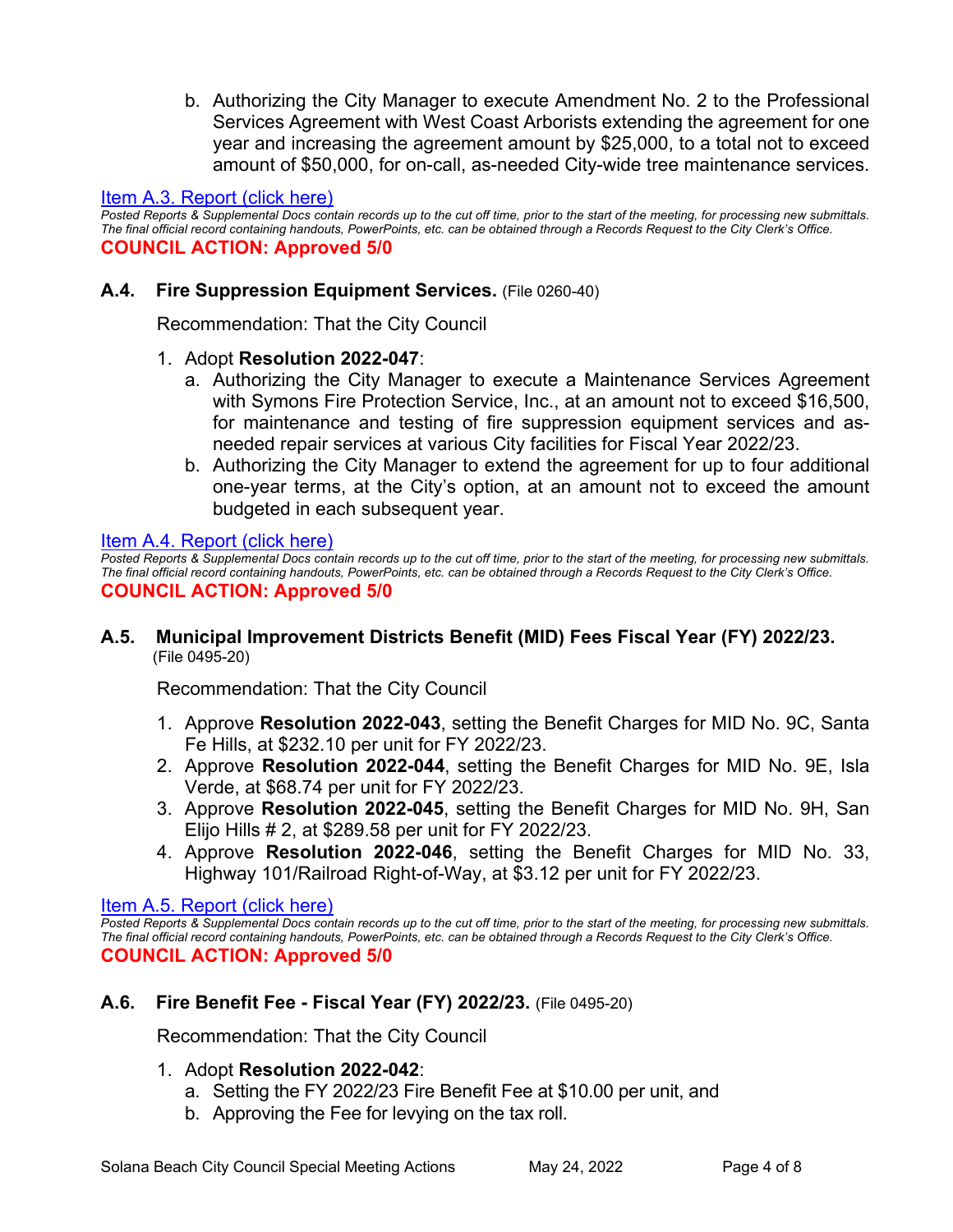[Item A.6. Report \(click here\)](https://solanabeach.govoffice3.com/vertical/Sites/%7B840804C2-F869-4904-9AE3-720581350CE7%7D/uploads/A.6._Report_-_5-24-22_-_O.pdf) 

*Posted Reports & Supplemental Docs contain records up to the cut off time, prior to the start of the meeting, for processing new submittals. The final official record containing handouts, PowerPoints, etc. can be obtained through a Records Request to the City Clerk's Office.*  **COUNCIL ACTION: Approved 5/0**

#### **A.7. Solana Beach Lighting Maintenance District Engineer's Report, Annual Levy, and Collection of Assessments.** (File 0495-20)

Recommendation: That the City Council

- 1. Adopt **Resolution 2022-056** approving the Solana Beach Lighting Maintenance District Engineer's Report for Fiscal Year 2022/23 for proceedings of the annual levy of assessments within a special maintenance district.
- 2. Adopt **Resolution 2022-057** declaring intention to provide for an annual levy and collection of assessment in a special maintenance district and setting a time and [date for a public hearing; and scheduling the public hearing for June 08, 2022.](https://solanabeach.govoffice3.com/vertical/Sites/%7B840804C2-F869-4904-9AE3-720581350CE7%7D/uploads/A.7._Report_-_5-24-22_-_O.pdf)

#### [Item A.7. Report \(click here\)](https://solanabeach.govoffice3.com/vertical/Sites/%7B840804C2-F869-4904-9AE3-720581350CE7%7D/uploads/A.7._Report_-_5-24-22_-_O.pdf)

*Posted Reports & Supplemental Docs contain records up to the cut off time, prior to the start of the meeting, for processing new submittals. The final official record containing handouts, PowerPoints, etc. can be obtained through a Records Request to the City Clerk's Office.*  **COUNCIL ACTION: Approved 5/0**

## **A.8. Solana Beach Coastal Rail Trail Maintenance District Engineer's Report, Annual Levy and Collection of Assessments.** (File 0495-20)

Recommendation: That the City Council

- 1. Adopt **Resolution 2022-053**, initiating the proceedings for the annual levy of assessments within the Coastal Rail Trail Maintenance District for Fiscal Year 2022/23.
- 2. Adopt **Resolution 2022-054**, approving the Engineer's Report for proceedings of the annual levy of assessments within Coastal Rail Trail Maintenance District.
- 3. Adopt **Resolution 2022-055**, declaring intention to provide for the annual levy and collection of assessments in Coastal Rail Trail Maintenance District and setting a time and date for a public hearing for June 8, 2022.

#### [Item A.8. Report \(click here\)](https://solanabeach.govoffice3.com/vertical/Sites/%7B840804C2-F869-4904-9AE3-720581350CE7%7D/uploads/A.8._Report_-_5-24-22_-_O.pdf)

**Posted Reports & Supplemental Docs contain records up to the cut off time, prior to the start of the meeting, for processing new submittals.** *The final official record containing handouts, PowerPoints, etc. can be obtained through a Records Request to the City Clerk's Office.* **COUNCIL ACTION: Approved 5/0**

## **B. PUBLIC HEARINGS:** (B.1. – B.2.)

This portion of the agenda provides citizens an opportunity to express their views on a specific issue as required by law after proper noticing by submitting a speaker slip (located on the back table) to the City Clerk. After considering all of the evidence, including written materials and oral testimony, the City Council must make a decision supported by findings and the findings must be supported by substantial evidence in the record. An applicant or designee(s) for a private development/business project, for which the public hearing is being held, is allotted a total of fifteen minutes to speak, as per SBMC 2.04.210. A portion of the fifteen minutes may be saved to respond to those who speak in opposition. *All other speakers should refer to the public comment section at the beginning of the agenda for time allotment.* Please be aware of the timer light on the Council Dais.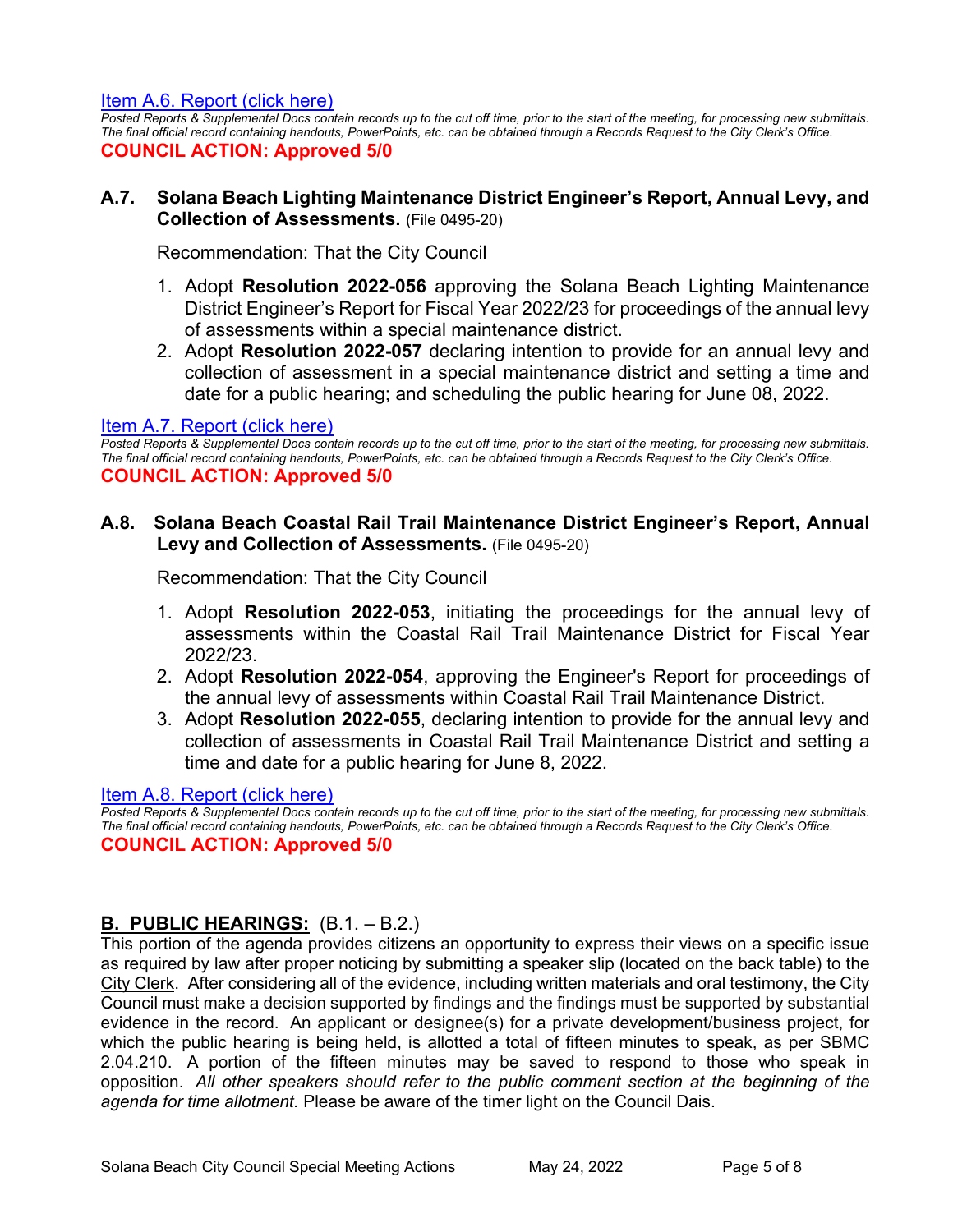## **B.1. Public Hearing: 721 E. Solana Circle., Applicant: Watson, Case #: DRP21-015.** (File 0600-40)

The proposed project meets the minimum objective requirements under the Park Del Mar Development regulations and the underlying SBMC, could be found to be consistent with the General Plan and could be found, as conditioned, to meet the discretionary findings required as discussed in this report to approve a DRP. Therefore, Staff recommends that the City Council:

- 1. Conduct the Public Hearing: Open the Public Hearing, Report Council Disclosures, Receive Public Testimony, and Close the Public Hearing.
- 2. Find the project exempt from the California Environmental Quality Act pursuant to Section 15303 of the State CEQA Guidelines; and
- 3. If the City Council makes the requisite findings and approves the project, adopt **Resolution 2022-052** conditionally approving a DRP to demolish a single-family residence, construct a replacement one-story, single-family residence with an attached two-car garage and perform associated site improvements at 721 East Solana Circle.

## [Item B.1. Report \(click here\)](https://solanabeach.govoffice3.com/vertical/Sites/%7B840804C2-F869-4904-9AE3-720581350CE7%7D/uploads/B.1._Report_-_5-24-22_-_O.pdf)

*Posted Reports & Supplemental Docs contain records up to the cut off time, prior to the start of the meeting, for processing new submittals. The final official record containing handouts, PowerPoints, etc. can be obtained through a Records Request to the City Clerk's Office.* **COUNCIL ACTION: Approved 4/0/1** (Recused – Edson)

## **B.2. Public Hearing: Regional Transportation Improvement Program (RTIP) for Fiscal Years (FY) 2023 through 2027.** (File 0840-30)

Recommendation: That the City Council

- 1. Conduct the Public Hearing: Open the Public Hearing, Report Council Disclosures, Receive Public Testimony, and Close the Public Hearing.
- 2. Consider adoption of **Resolution 2022-058**, approving the 2023 Regional Transportation Improvement Program for FY 2022/23 through FY 2026/27.

## [Item B.2. Report \(click here\)](https://solanabeach.govoffice3.com/vertical/Sites/%7B840804C2-F869-4904-9AE3-720581350CE7%7D/uploads/B.2._Report_-_5-24-22_-_O.pdf)

*Posted Reports & Supplemental Docs contain records up to the cut off time, prior to the start of the meeting, for processing new submittals. The final official record containing handouts, PowerPoints, etc. can be obtained through a Records Request to the City Clerk's Office.* **COUNCIL ACTION: Approved 5/0**

## **C. STAFF REPORTS**: (C.1. – C.4.)

*Submit speaker slips to the City Clerk.* 

*All speakers should refer to the public comment section at the beginning of the agenda for time allotments.* Please be aware of the timer light on the Council Dais.

## **C.1. Budget & Finance Commission Appointment.** (File 0120-06)

Recommendation: That the City Council

1. Appoint one (1) member to the Budget & Finance Commission nominated/selected by Mayor Heebner with a term ending January 2023.

[Item C.1. Report \(click here\)](https://solanabeach.govoffice3.com/vertical/Sites/%7B840804C2-F869-4904-9AE3-720581350CE7%7D/uploads/C.1._Report_-_5-24-22_-_O.pdf)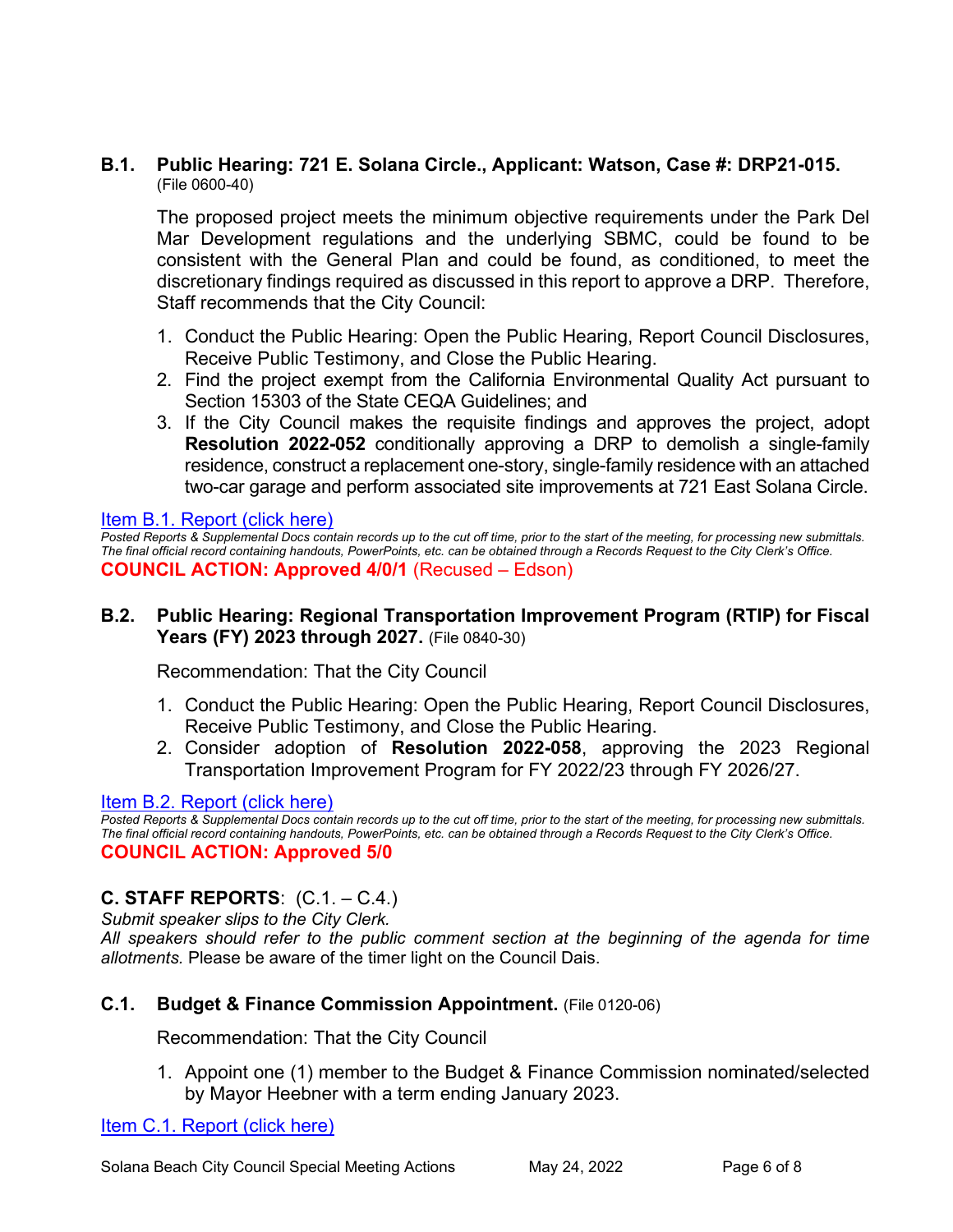Posted Reports & Supplemental Docs contain records up to the cut off time, prior to the start of the meeting, for processing new submittals. *The final official record containing handouts, PowerPoints, etc. can be obtained through a Records Request to the City Clerk's Office.* **COUNCIL ACTION: Approved 5/0 to appoint Christopher Maulik**

## **C.2. Capital Improvement Program Project Fiscal Year 2021/22 Update.** (File 0810-05)

Recommendation: That the City Council

1. Receive the Staff Report and provide direction to Staff as needed.

[Item C.2. Report \(click here\)](https://solanabeach.govoffice3.com/vertical/Sites/%7B840804C2-F869-4904-9AE3-720581350CE7%7D/uploads/C.2._Report_-_5-24-22_-_O(2).pdf) 

[Item C.2. Updated Report #1 \(added 5-24-22](https://solanabeach.govoffice3.com/vertical/Sites/%7B840804C2-F869-4904-9AE3-720581350CE7%7D/uploads/C.2._Upd_Report_1_-_o.pdf) at 1030am)

*Posted Reports & Supplemental Docs contain records up to the cut off time, prior to the start of the meeting, for processing new submittals. The final official record containing handouts, PowerPoints, etc. can be obtained through a Records Request to the City Clerk's Office.*  **Presentation** 

## **C.3. Revised Draft Work Plan Fiscal Year (FY) 2022/23.** (File 0410-08)

Recommendation: That the City Council

1. Review and discuss the modifications to the draft FY 2022/23 Work Plan and direct Staff to return to Council with the final FY 2022/23 Work Plan for approval with the [Budget Update in June 2022.](https://solanabeach.govoffice3.com/vertical/Sites/%7B840804C2-F869-4904-9AE3-720581350CE7%7D/uploads/C.3._Report_-_5-24-22_-_O.pdf)

#### [Item C.3. Report \(click here\)](https://solanabeach.govoffice3.com/vertical/Sites/%7B840804C2-F869-4904-9AE3-720581350CE7%7D/uploads/C.3._Report_-_5-24-22_-_O.pdf)

[Item C.3. Supplemental Docs \(updated 5-24-22 at 5:00pm\)](https://solanabeach.govoffice3.com/vertical/Sites/%7B840804C2-F869-4904-9AE3-720581350CE7%7D/uploads/C.3._Supp_Docs_(5-24_5pm)_-_O.pdf) 

*Posted Reports & Supplemental Docs contain records up to the cut off time, prior to the start of the meeting, for processing new submittals. The final official record containing handouts, PowerPoints, etc. can be obtained through a Records Request to the City Clerk's Office.*  **Presentation** 

## **WORK PLAN COMMENTS:**

*Adopted June 23, 2021*

## **COMPENSATION & REIMBURSEMENT DISCLOSURE:**

GC: Article 2.3. Compensation: 53232.3. (a) Reimbursable expenses shall include, but not be limited to, meals, lodging, and travel. 53232.3 (d) Members of a legislative body shall provide brief reports on meetings attended at the expense of the local agency "*City*" at the next regular meeting of the legislative body.

## **COUNCIL COMMITTEE REPORTS:** [Council Committees](https://www.ci.solana-beach.ca.us/index.asp?SEC=584E1192-3850-46EA-B977-088AC3E81E0D&Type=B_BASIC)

**REGIONAL COMMITTEES: (outside agencies, appointed by this Council)**

- a. City Selection Committee (meets twice a year) Primary-Heebner, Alternate-Edson
- b. Clean Energy Alliance (CEA) JPA: Primary-Becker, Alternate-Zito
- c. County Service Area 17: Primary- Harless, Alternate-Edson
- d. Escondido Creek Watershed Authority: Becker /Staff (no alternate).
- e. League of Ca. Cities' San Diego County Executive Committee: Primary-Becker, Alternate-Harless. Subcommittees determined by its members.
- f. League of Ca. Cities' Local Legislative Committee: Primary-Harless, Alternate-Becker
- g. League of Ca. Cities' Coastal Cities Issues Group (CCIG): Primary-Becker, Alternate-Harless
- h. North County Dispatch JPA: Primary-Harless, Alternate-Becker
- i. North County Transit District: Primary-Edson, Alternate-Harless
- j. Regional Solid Waste Association (RSWA): Primary-Harless, Alternate-Zito